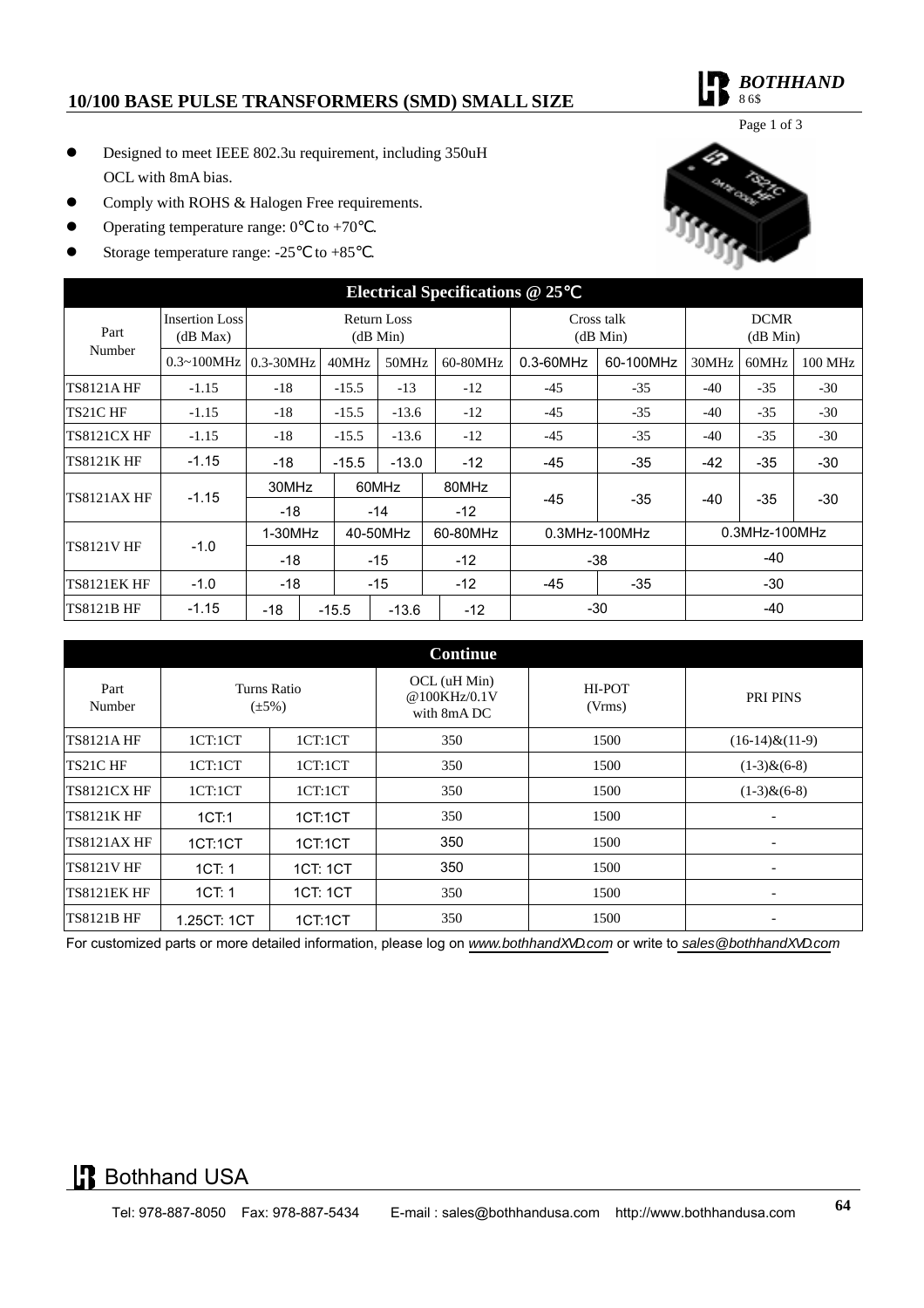## **10/100 BASE PULSE TRANSFORMERS (SMD) SMALL SIZE**



#### **Mechanicals**

**TS81XXX HF** 



## Units: mm[Inches] Tolerances: xx.  $x0\pm0.25$ [0.010]  $0.$ xx $\pm$ 0.05 $[0.002]$

| <b>Specification</b> | <b>Packing Manner</b> | Q'ty per Tube/Reel | Q'ty/ Inner box | Q'ty/ Carton |
|----------------------|-----------------------|--------------------|-----------------|--------------|
| TS81XXX HF           | <b>REEL</b>           | 600                | 1200            | 6000         |

#### **Schematics**



# Bothhand USA

 $\overline{8}$  $\mathcal{C}$